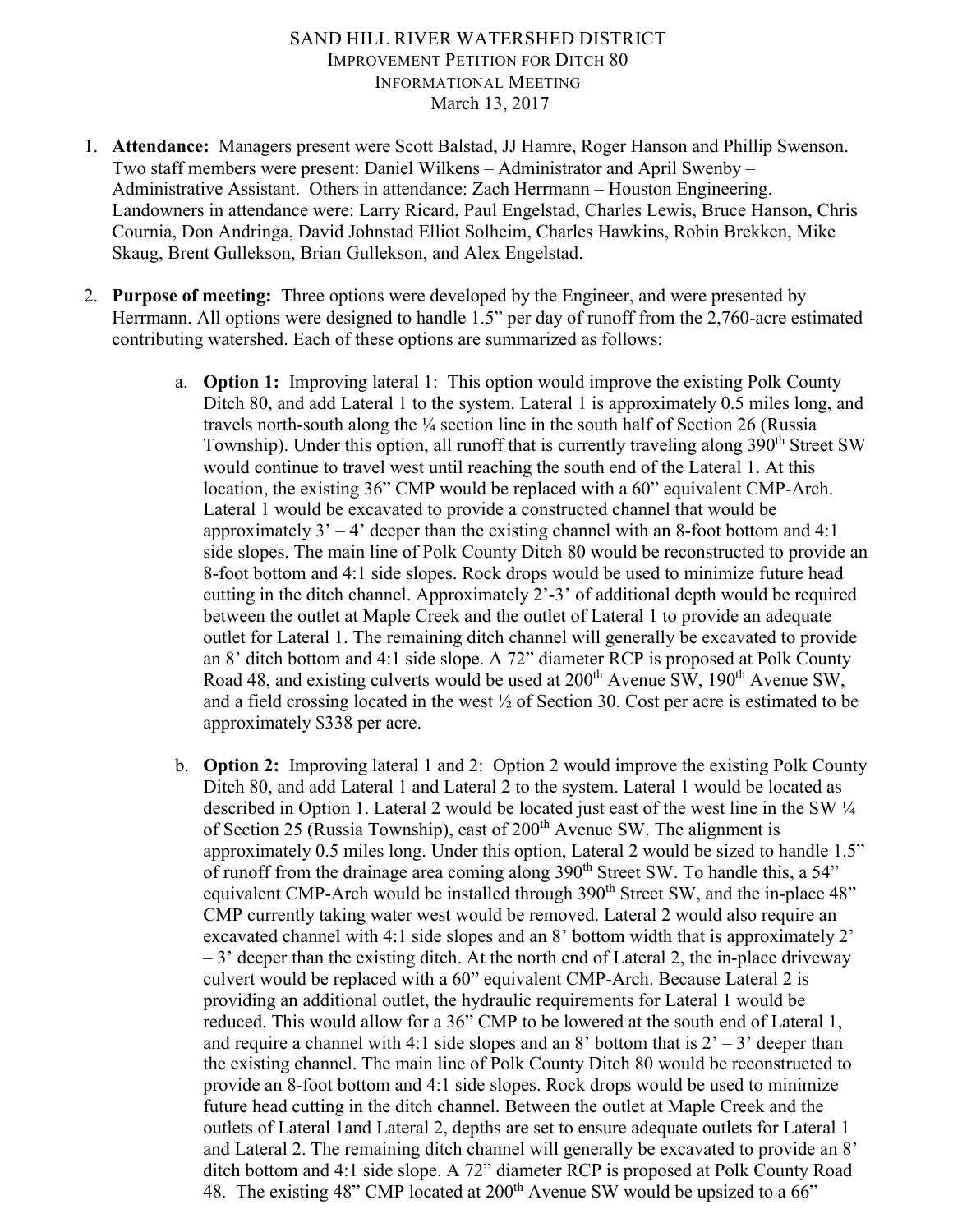equivalent CMP-Arch. The existing culverts at 190<sup>th</sup> Avenue SW and a field crossing located in the west  $\frac{1}{2}$  of Section 30 would remain as existing. Cost per acre are estimated to be \$357 per acre.

c. **Option 3:** Improving laterals 1, 2 and 3: Option 3 would provide Lateral 1, as described in Option 2, Lateral 2, and Lateral 3. Both Lateral 1 and Lateral 2 would be located as described in Options 1 and 2, respectively. Lateral 3 would be located just west of the east line in the SE  $\frac{1}{4}$  of Section 25 (Russia Township), west of 190<sup>th</sup> Avenue SW. The alignment is approximately 0.5 miles long. Under this option, Lateral 3 would be sized to handle  $0.8$ " of runoff from the drainage area coming along  $390<sup>th</sup>$  Street SW. The remaining  $0.7$ " of runoff would continue along the south road ditch of  $390<sup>th</sup>$  Street SW and use Lateral 2 as an outlet to the main line. To accommodate this flow split, the existing 48" CMP through  $190<sup>th</sup>$  Avenue SW in the south road ditch of 390<sup>th</sup> Street SW would be replaced with a 36" CMP. Lateral 3 would primarily consist of one line of 48" dual wall HDPE pipe that would be used to provide access to the main line through the ridge. The line is approximately 2,380 feet long, and would require that four manholes be used to provide access for future maintenance. Due to deep cuts, anticipated geotechnical concerns, and the overhead power lines, an open ditch wasn't considered to be feasible. Because Lateral 3 is providing an additional outlet, the hydraulic requirements for Lateral 2 would be reduced as compared to Option 2. At the south end of Lateral 2, a 48" equivalent CMP-Arch would be installed through 390<sup>th</sup> Street SW. A channel would be constructed to provide an 8' bottom with 4:1 side slopes, and would be excavated approximately 6" shallower than what was proposed in Option 2. At the north end of Lateral 2, the in-place driveway culvert would be replaced with a 54" equivalent CMP-Arch. Lateral 1 would remain the same as described in Option 2. The main line of Polk County Ditch 80 would be reconstructed to provide an 8-foot bottom and 4:1 side slopes. Rock drops would be used to minimize future head cutting in the ditch channel. Between the outlet at Maple Creek and the outlets of Lateral 1, Lateral 2, and Lateral 3, depths are set to ensure adequate outlets for all Laterals. The remaining ditch channel will generally be excavated to provide an 8' ditch bottom and 4:1 side slope. A 72" diameter RCP is proposed at Polk County Road 48. The existing 48" CMP located at  $200<sup>th</sup>$  Avenue SW would be upsized to a 66" equivalent CMP-Arch. The existing culverts at 190<sup>th</sup> Avenue SW and a field crossing located in the west  $\frac{1}{2}$  of Section 30 would remain as existing. Cost per acre is estimated to be \$517 per acre.

**Right of Way and Spoil Easement Summary of Each Option:** Herrmann presented information on the required right of way and spoil easement for each option. Herrmann explained that permanent right of way would include the ditch and a minimum 16.5' buffer strip, as required by state law. This area would be seeded and not allowed to be disturbed. The Spoil Easement (temporary) is only to grant property rights to ensure the spoil can be cast and construction operations are not impeded. Dan Wilkens explained that this is generally assumed to be approximately equal to two years of rent value. A summary of required right of way and spoil easement for each option is presented in the following table: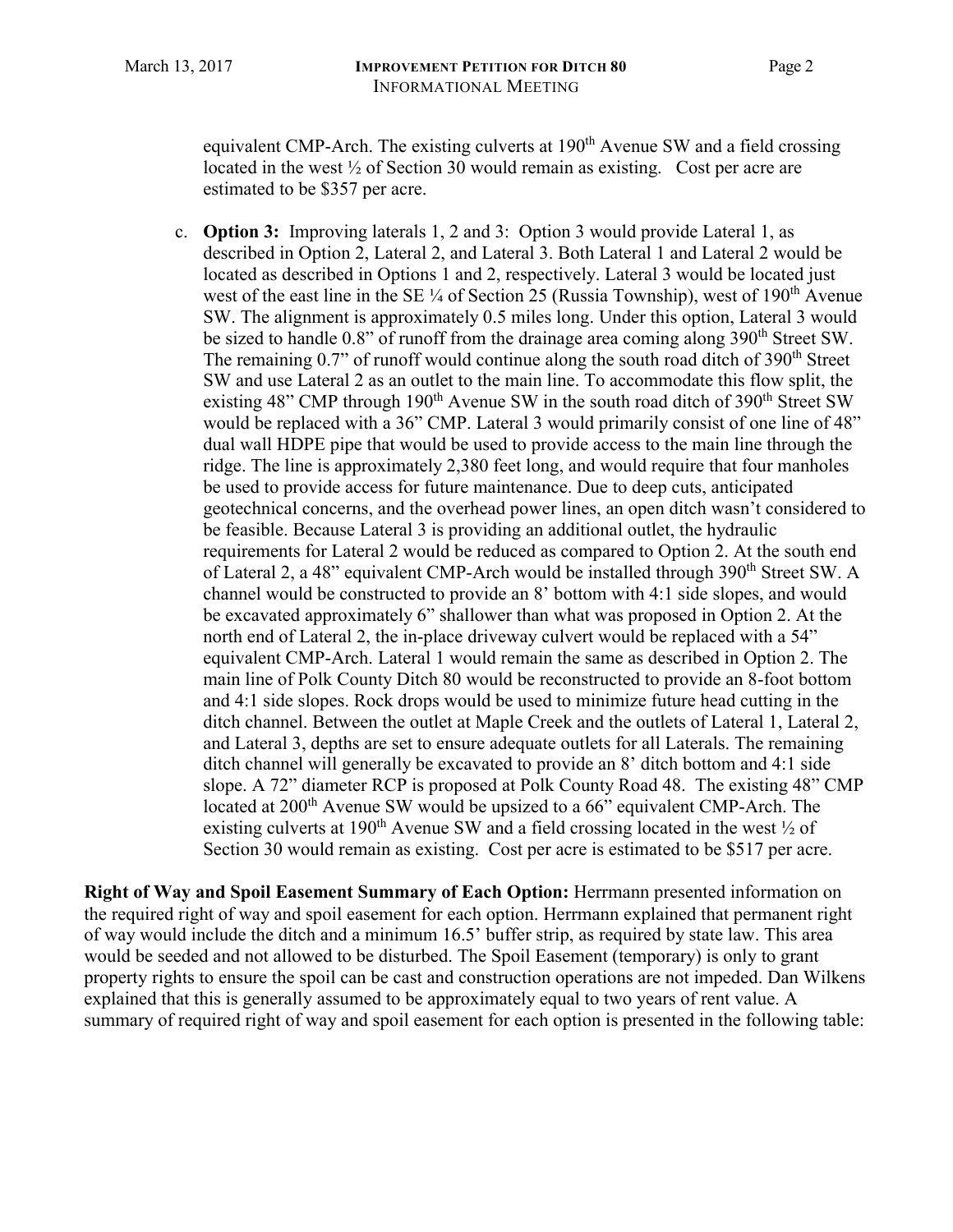|                 | <b>Additional</b><br><b>Right-of-Way</b><br>(Acres) | <b>Spoil Easement</b><br>(Acres) |  |
|-----------------|-----------------------------------------------------|----------------------------------|--|
| <b>Option 1</b> | 44.003                                              | 98.548                           |  |
| <b>Option 2</b> | 46.430                                              | 101.309                          |  |
| <b>Option 3</b> | 50.767                                              | 109.152                          |  |

**Cost Comparison Charts for each Option:** It was noted there is a 15% contingency of these estimates. It was noted that a Multipurpose Drainage Management Grant was awarded for \$62,929 for the cost of the side inlet pipes. The following table presents costs associated with each option:

|                                                                                    | <b>Option 1</b> | <b>Option 2</b>                           | <b>Option 3</b> |
|------------------------------------------------------------------------------------|-----------------|-------------------------------------------|-----------------|
| <b>Construction Costs</b><br>(with 15% Contingency)                                | \$.             | 695,298.25 \$740,223.50 \$1,156,870.00    |                 |
| Non-Construction Costs<br>(Engineering, Legal, Land Acquisition, Permitting, Etc.) | \$.             | 301,000.00 \$ 309,600.00 \$ 331,700.00    |                 |
| <b>Total Costs</b>                                                                 | Ś.              | 996,298.25 \$1,049,823.50 \$1,488,570.00  |                 |
| <b>Multipurpose Drainage Management Grant</b><br>(BWSR)                            | \$              | $62,929.00$ \$ $62,929.00$ \$ $62,929.00$ |                 |
| Ditch Expense                                                                      | Ś.              | 933,369.25 \$ 986,894.50 \$1,425,641.00   |                 |

## 3. **Questions/Comments:**

- a. Chris Cournia: Will Project # 17 handle all the new water coming into it? Herrmann said that Project  $# 17$  is designed to handle the water.
- b. Elliot Solheim: Is more drainage area being added to ditch # 80? Herrmann said yes.
- c. Mike Skaug: If they do not do option 3, will lateral 2 hold all the water? Herrmann said yes. Skaug is concerned that the stability of the soil will prevent them from not proceeding with option 3. Skaug felt it must be a pipe, or nothing.
- d. Paul Engelstad: The idea is to get the water to the ditch and get it to head west.